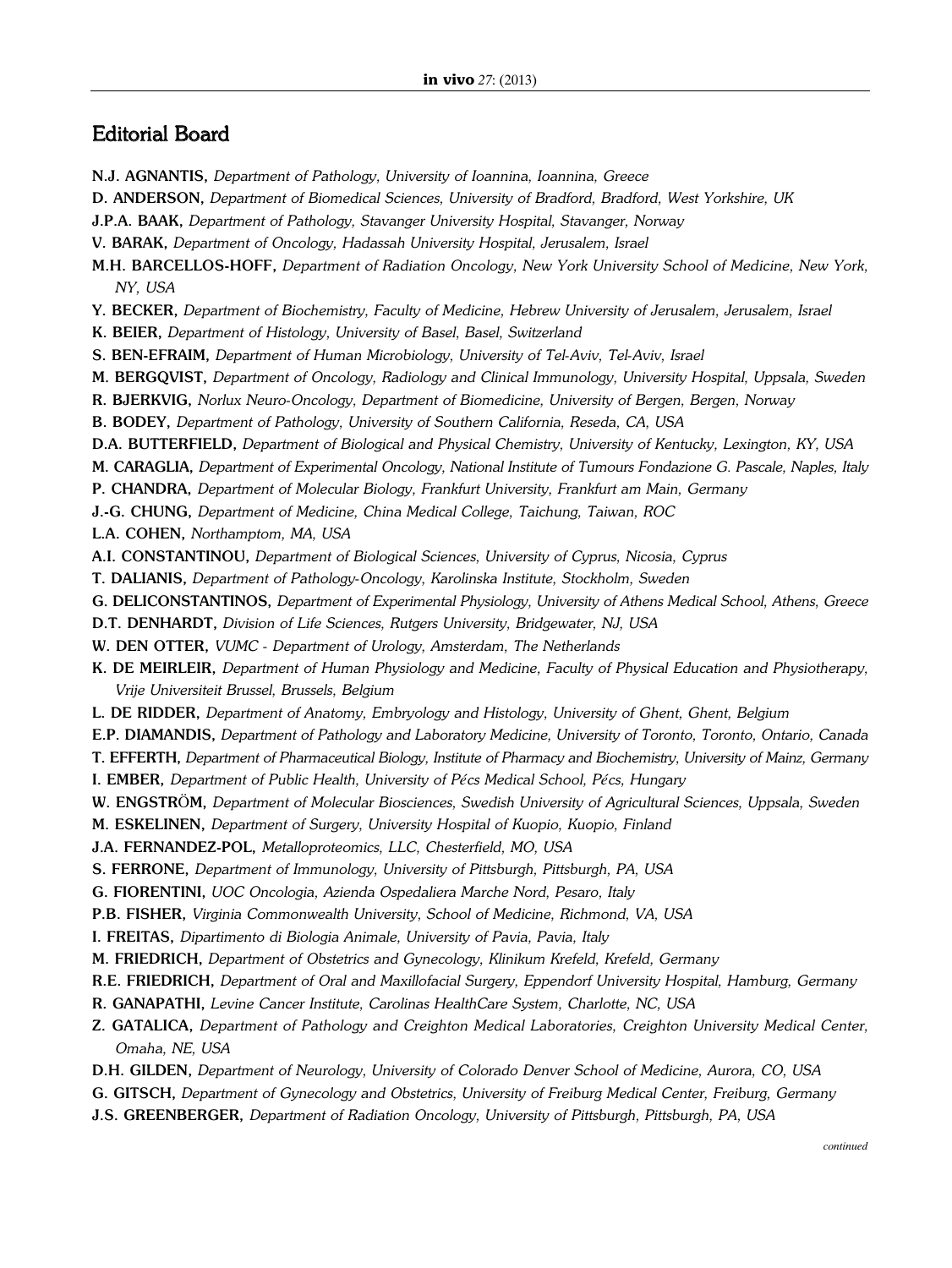- J.W. GREINER, *National Cancer Insitute, NIH, Bethesda, MD, USA*
- D.S. GRIDLEY, *Department of Radiation Medicine, Radiation Research Laboratories, Loma Linda University and Medical Center, Loma Linda, CA, USA*
- C.J. GRUBBS, *Department of Nutrition Sciences, University of Alabama, Birmingham, AL, USA*
- F. GUADAGNI, *IRCCS San Raffaele, Rome, Italy*
- F. HALBERG, *Chronobiology Laboratories, University of Minnesota, Minneapolis, MN, USA*
- R.R. HARDY, *Fox Chase Cancer Center, Philadelphia, PA, USA*
- J. HAU, *Department of Comparative Medicine, University of Copenhagen, Denmark*
- M. HAUER-JENSEN, *Arkansas Cancer Research Center, University of Arkansas Medical Sciences, Little Rock, AR, USA*
- G.H. HEPPNER, *Department of Immunology, Michigan Cancer Foundation, Detroit, MI, USA*
- K. HIBI, *Department of Surgery, Showa University Fujigaoka Hospital, Yokohama, Japan*
- S.A. IMAM, *Huntington Medical Research Institutes, Gene Therapy Program, Pasadena, CA, USA*
- C.G. IOANNIDES, *Department of Gynecologic Oncology, The University of Texas M.D. Anderson Cancer Center, Houston, TX, USA*
- J.R. IZBICKI, *Chirurgische Universitätsklinik, Universitätskrankenhaus Hamburg, Germany*
- K.S. JEONG, *Department of Pathology, College of Veterinary Medicine, Kyungpook National University, Daegu, S. Korea*
- I. KISS, *Institute of Preventive Medicine, Medical School, University of Pécs, Pécs, Hungary*
- M. KOUTSILIERIS, *Department of Experimental Physiology, University of Athens Medical School, Athens, Greece*
- G.R.F. KRUEGER, *Department of Anatomy II, Center for Anatomy, The University of Cologne Medical School, Cologne, Germany*
- B. KRUSLIN, *Department of Pathology, Ljudevit Jurak University, Sestre milosrdnice University Hospital, Zagreb, Croatia*
- S.A. LAMPRECHT, *Division of Clinical Biochemistry, Faculty of Health Sciences, Ben Gurion University of the Negev, Beer-Sheva, Israel*
- G. LANDBERG, *Department of Laboratory Medicine, Lund University, Lund, Sweden*
- I. LELONG-REBEL, *Lab. de Biophotonique et Pharmacologie, Université de Strasbourg, Illkirch, France*
- J. LEROY, *IRCAD, University of Strasbourg, France*
- B. LÉYLAND-JONES, *Edith Sanford Breast Cancer Research, Sanford Health, Sioux Falls, SD, USA*
- W. LICHTENEGGER, *Charit é Campus Virchow-Klinikum, Berlin, Germany*
- P. MADARNAS, *Department of Pathology, University of Sherbrooke, Québec, Canada*
- H. MAEDA, *Faculty of Pharmaceutical Sciences, Sojo University, Kumamoto, Japan*
- M. MAREEL, *Laboratory of Experimental Cancerology, State University, Ghent, Belgium*
- G. MARTORANA, *Policlinico S. Orsola Malpighi, University of Bologna, Bologna, Italy*
- D.P. MIKHAILIDIS, *Department of Chemical Pathology, The Royal Free Hospital, London, UK*
- J. MOLN**Á**R, *Department of Medical Microbiology and Immunobiology, Faculty of Medicine, University of Szeged, Szeged, Hungary*
- H.C. MORSE III, *Laboratory of Immunopathology, NIH, Rockville, MD, USA*
- N. MOTOHASHI, *Department of Medicinal Chemistry, Meiji Pharmaceutical University, Tokyo, Japan*
- R.M. NAGLER, *Department of Oral and Maxillofacial Surgery, Rambam Medical Center, Haifa, Israel*
- R. NARAYANAN, *Department of Biological Sciences, Florida Atlantic University, Boca Raton, FL, USA*
- K. NILSSON, *Tumor Biology Laboratory, Department of Pathology, University Hospital, Uppsala, Sweden*
- K.R. NORUM, *Institute for Nutrition Research, University of Oslo, Oslo, Norway*
- R.F. NOVAK, *Shriners Hospitals for Children International, Tampa, FL, USA*
- K. OGAWA, *Department of Surgery, Tokyo Women's Medical University Medical Center East, Tokyo, Japan*
- M. PAGÉ, *Département de Biologie, Division de Biochimie, Université Laval, Québec, Canada*